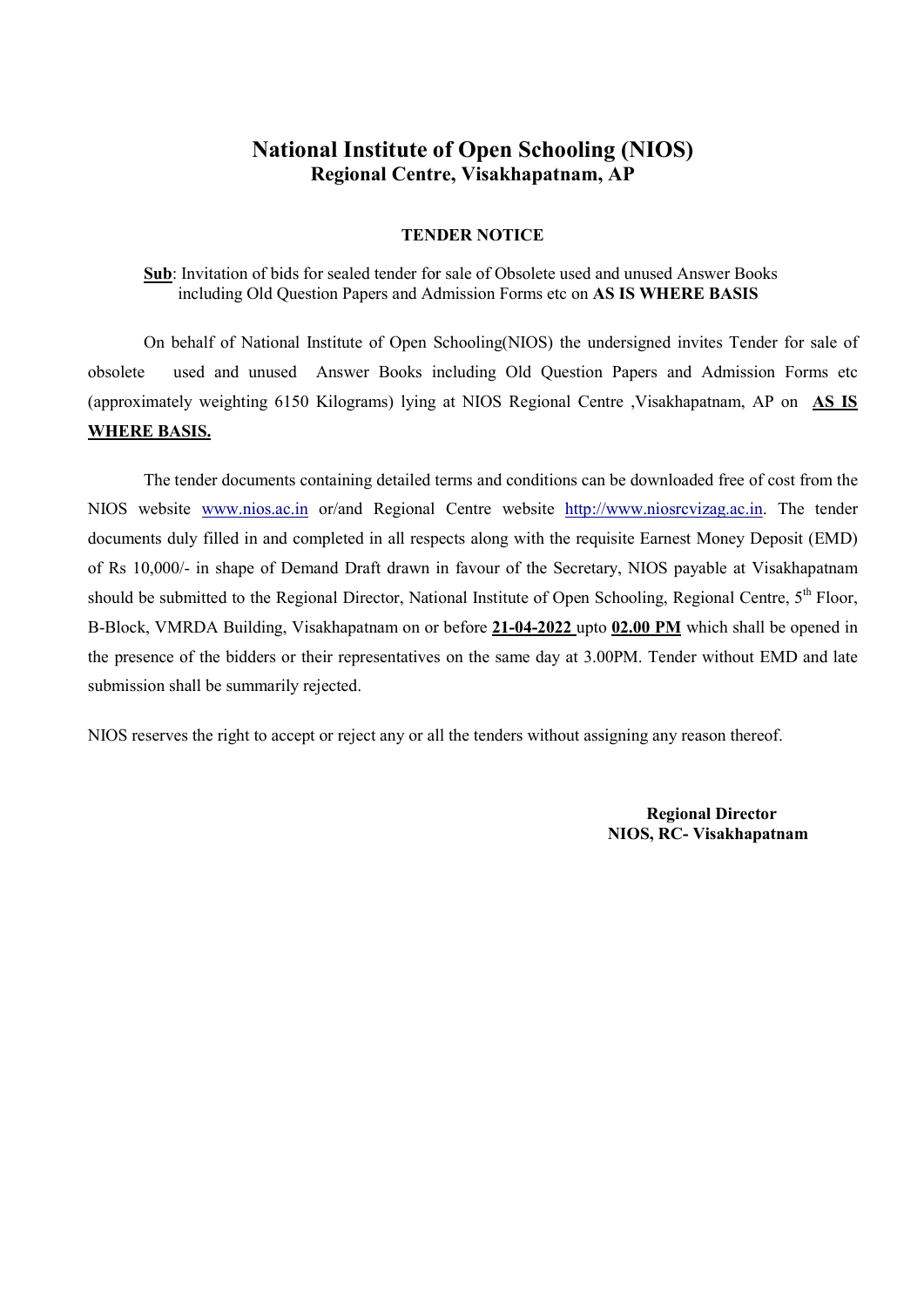### TENDER NOTICE

For sale of obsolete used and unused Answer Books including Old Question Papers and Admission Forms etc.

| Date of release of tender application                      | : $24-03-2022$ at 4.00 PM                                                                                                                                    |
|------------------------------------------------------------|--------------------------------------------------------------------------------------------------------------------------------------------------------------|
| Last date for submission of Quotation                      | $: 21-04-2022$                                                                                                                                               |
| Tender Form available at                                   | : www.nios.ac.in                                                                                                                                             |
| Place for inspection of materials and acceptance of tender | : National Institute of Open Schooling<br><b>Regional Centre,</b><br>5 <sup>th</sup> Floor, B-Block, VMRDA Complex,<br>Siripuram, Visakhapatnam – 530003. AP |
| Date and time for inspection of items                      | : $28-03-2022$ to $31-03-2022$<br>(Between 2.30 PM to 5.00 PM)                                                                                               |

 Regional Director NIOS, RC- Visakhapatnam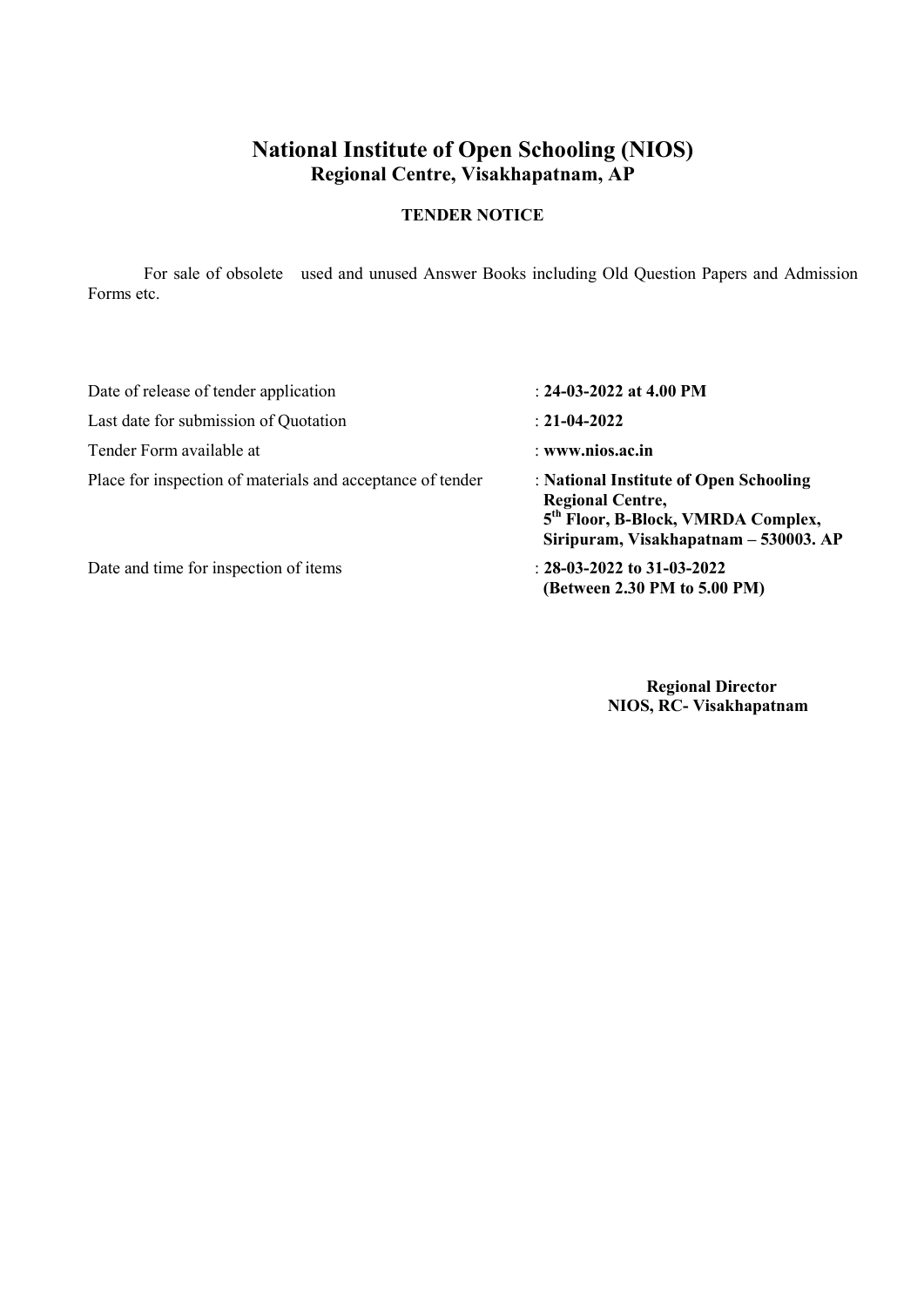Quotation for sale of obsolete used and unused Answer Books including Old Question Papers and Admission Forms etc

- 1. Name of the Company/Firm :..................................
- 2. Whether the Company/Firm is sole Proprietorship/Partnership/Pvt. Ltd/other:................................
- 3. Address :.....................................
- 4. Name of the authorised signatory:...........................
- 5. Registration No.(Enclose a copy):...........................................................
- 6. Permanent Account Number (Enclose a copy) : .........
- 7. GST/VAT Registration No. (Enclose a copy) : .......
- 8. I/We hereby quote the rate per kilogram of the items ( As is where is basis) as follows:

| Sl.No.        | <b>Description</b>                  | Cost per Kg (Excluding GST)** |
|---------------|-------------------------------------|-------------------------------|
| 1             | <b>Used Answer Books</b>            | Rs.<br>Per Kg.                |
|               | including Practicals Answer Books   |                               |
|               |                                     | (In words)                    |
| $\mathcal{P}$ | <b>Unused Answer Books</b>          | Rs.<br>Per Kg.                |
|               | including Practicals Answer Books   |                               |
|               |                                     | (In words)                    |
| 3             | Old Question Papers in sealed       | Per Kg.<br>Rs.                |
|               | packets                             |                               |
|               |                                     | (In words)                    |
| 4             | Old<br>Admission<br>Waste<br>Forms, | Per Kg.<br>Rs.                |
|               | materials.                          |                               |
|               |                                     | (In words)                    |

- 9. Bid Security /Earnest Money Deposit (EMD) of Rs 10,000/- (Rupees ten Thousands only) drawn in favour of Secretary ,NIOS payable at Visakhapatnam is enclosed herewith as per details given below:
	- a) Demand Draft No................................Dated....................
	- b) Payee Bank and branch:......................
- 10. UNDERTAKING I/We ..............................................................................................................sole Proprietor/Director/Partner/Authorised Signatory having registered office at ............................................................................................................................do hereby solemnly affirm and declare that I/we undertake to abide by all the rules and regulations of the State/Central Govt. With regards to sale and disposal of waste materials and shall be liable to any penalties that may accrue due to non-adherence of Terms & Conditions of the Contract.

Signature...............................

Date:................. Seal of the Company/Firm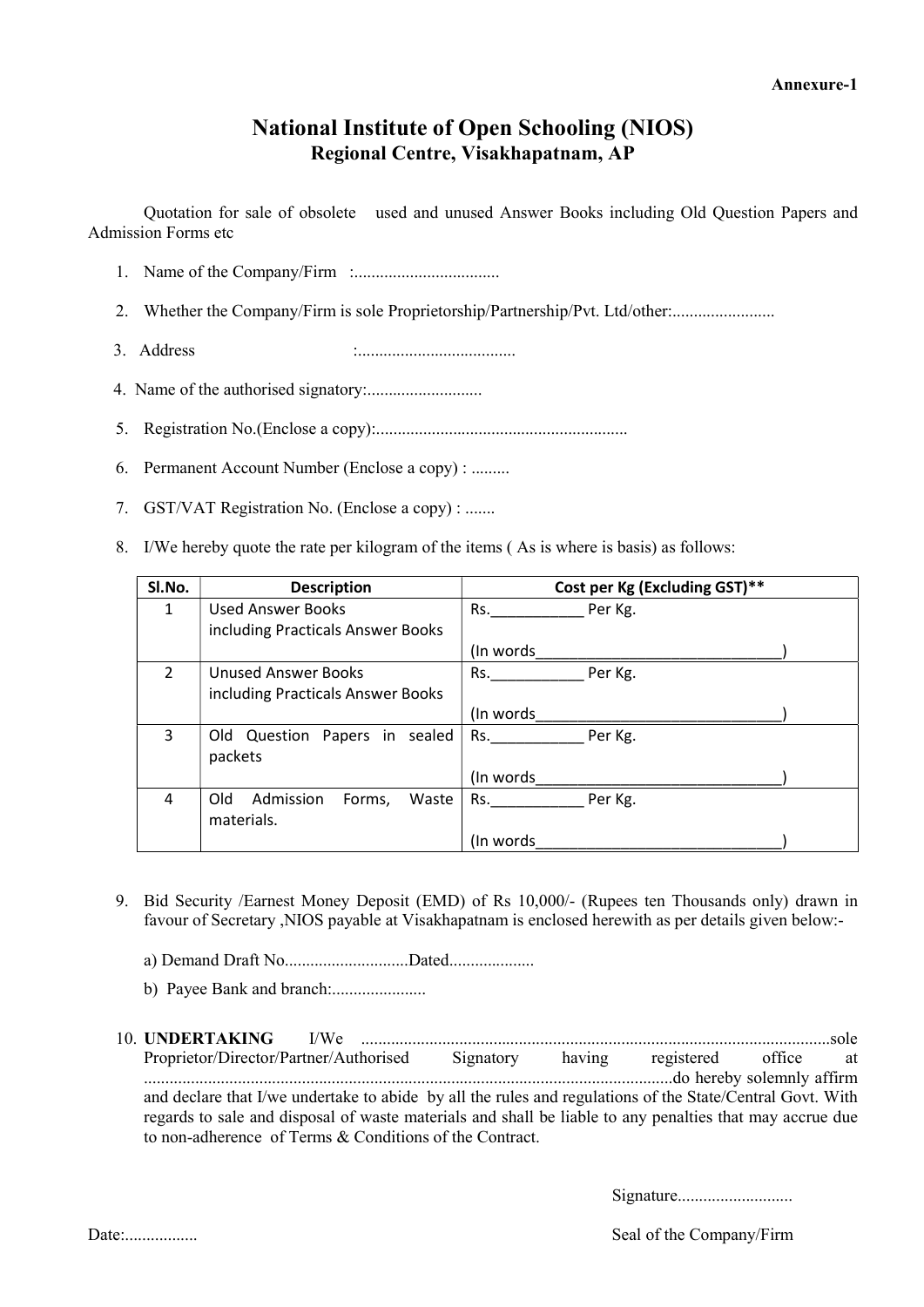#### INSTRUCTIONS TO BIDDERS

- 1. The quotation should be accompanied by a Bid Security / Earnest Money Deposit (EMD) of Rs. 10,000/- (Rupees Ten Thousands only) drawn in favour of the Secretary, NIOS through a Demand Draft payable at Visakhapatnam.
- 2. Bid Security shall not be accepted by way of Cheque, Cash, Money Order or bank Guarantee. The quotation without demand draft of bid security, even if any amount deposited earlier for the same purpose, will be summarily rejected.
- 3. Bid Security (Earnest Money Deposit) will be forfeited if the bidder withdraws his bid after the date of opening of quotation or in the event of his failure to furnish Performance Security for the required amount within the prescribed time limit.
- 4. Quotations received late will not be considered.
- 5. Form of Firm, whether Partnership or Proprietary of Limited Company must be clearly mentioned in the quotation .If Partnership firm ,the Names & Addresses of Partners and if Limited Co., the Names and addresses of Directors and registration number may be expressly stated.
- 6. No tax and/or other duties /levies/forms "C" or "D" for this sale are available with the Institution.
- 7. Rates quoted should be valid for at least one year from the date of award of the contract.
- 8. Rates are required to be quoted according to the units indicated ie rate per kilogram of the weight. When quotations are given in terms of units other than those specified in the form, relationships between the two sets of units must be established by enclosing documentary evidence/proof.
- 9. NIOS shall be under no obligation to accept the highest quotation or any other quotation and reserves the right of acceptance of the whole or any part of the quotation or portion of the quantity offered and the bidder shall accept the same at the rates quoted.
- 10. NIOS reserves the right to decrease or increase the quantity to be sold. The total quantities specified in this tender may also increase or decrease.
- 11. Corrections ,if any ,must be attested. All amounts shall be indicated both in words as well as in figures. Where there is difference between amounts quoted in words and figures, amount quoted in words shall prevail.
- 12. The bidders shall supply along with his quotation the name of his bankers as well as the latest income tax clearance certificate duly countersigned by the Income Tax Officer of the circle concerned under the seal of his office, if required by the Institution.
- 13. The authority of the person signing the quotation called for should be produced.
- 14. The validity of the contract will be for a period of 12 months from the date of award of the contract, which can be extended with the approval of the competent authority, if mutually agreed upon between the Institution and the Contractor.
- 15. The Firms which are registered with National Small Industries Corporation (NSIC) or Micro Small and Medium Enterprises are required to submit the EMD along with bid document.
- 16. Convassing in any form will disqualify the tenderer for the present tender of may be in future too.
- 17. Interested bidder, if they wish may also inspect the quantities at Regional Centre, Visakhapatnam, AP only on specified dates and time given.

Dated:............... Signature .........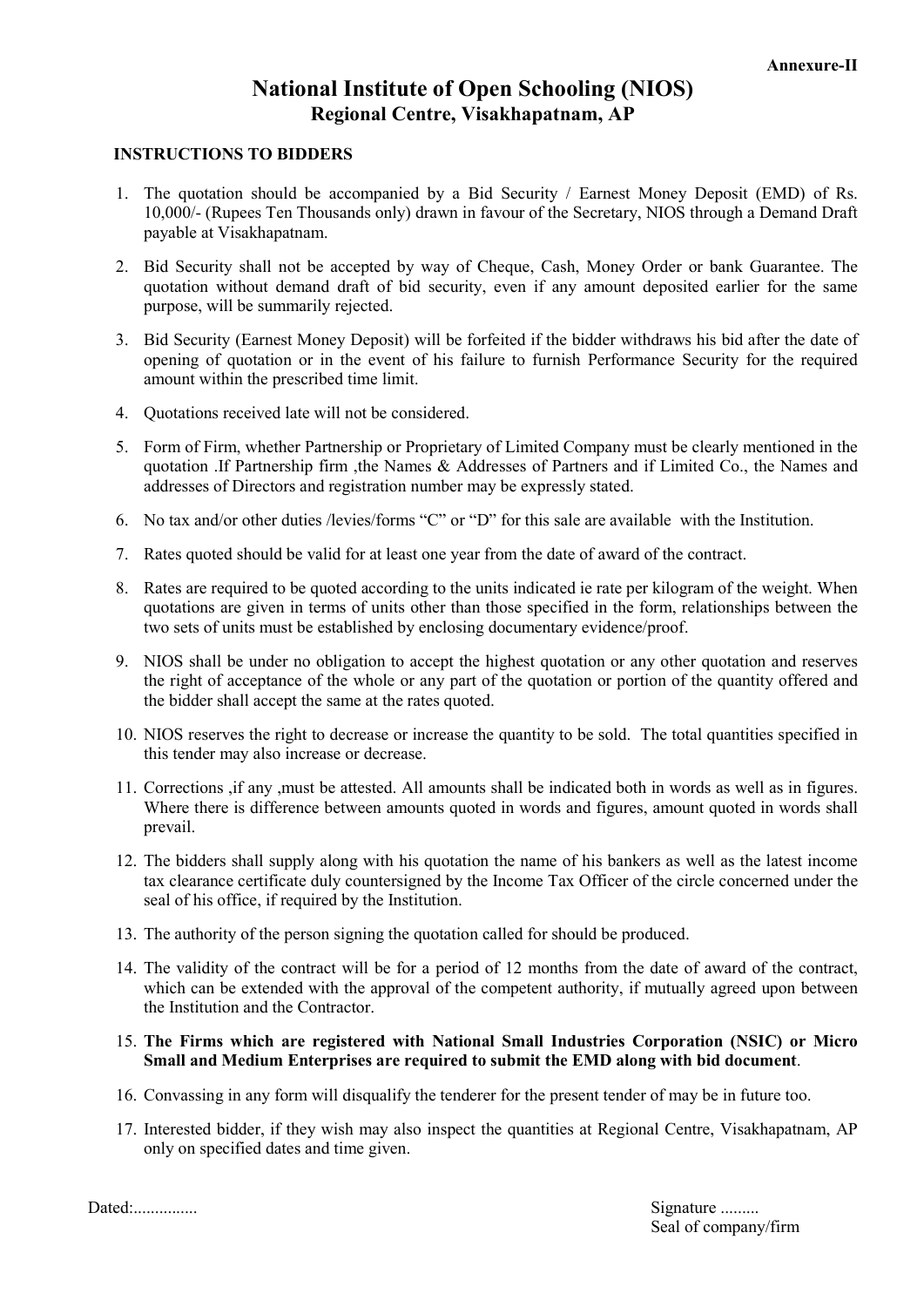### TERMS AND CONDITIONS OF THE CONTRACT

#### 1. Definition:

a) The term "NIOS" means National Institute of Open Schooling representing by the Secretary or his successors or assignees.

b) The term "Contractor" shall mean, the person, firm or company with whom or with which the order for sale of confidential waste material is placed and shall be deemed to include the Contractor's successors, representatives, heirs, executors and administrators unless excluded by contract.

c) The term "Order" shall mean, the communication signed on behalf of NIOS by an officer duly authorised intimating the delivery order on behalf of the seller on the terms and conditions mentioned or referred to in the said communication accepting the quotation or offer of the contractor for delivery of material.

- 2. Quotation Prices: Bidders offering firm prices will be preferred. Where a price variation clause is insisted upon by a bidder, quotations with a reasonable ceiling should be submitted. Such offers should invariably be supported by the base rates taken into account at the time of tendering and also the formula for any such variations.
- 3. Bid Security/Earnest Money Deposit (EMD): The quotation should be accompanied by a Bid Security/Earnest Money Deposit (EMD) of Rs 10,000/- (Rupees Ten Thousand only) drawn in favour of the Secretary NIOS through payable at Visakhapatnam. In case of successful bidder, it shall be considered as an advance paid to NIOS for purchase of materials. In case of those unsuccessful bidder, Bid Security received with application form shall be returned after opening and finalisation of highest bidder. The Bid Security (Earnest Money Deposit) will be foreighted if the successful bidder withdraws his bid after the date of opening of quotation or in the event of his failure to furnish Performance Security for the required amount within the prescribed time limit.
- 4. Performance Security (Security Deposit): On acceptance of the tender, the contractor shall deposit the Performance Security of value equivalent to fifty percent of the total price quoted by bank demand draft within two working days, if the materials are being lifted on later date.
- 5. If the contractor is called upon by the NIOS to deposit "Performance Security" and the contractor fails to furnish the said security within the specified period such failure shall constitute as a breach of the contract and NIOS shall be entitled to make either arrangements for the sale of waste paper for and at the risk of contractor in terms of relevant provision of contract and/or to recover from the contractor damages arising from such cancellation.
- 6. Guarantee & Replacement: The contractor shall furnish a guarantee on a non judicial stamp paper of Rs.100/- that the material purchased by them shall not be sold in open market but shall be used only for at the paper mill.
- 7. A utilisation certificate from paper mill which used the waste paper of NIOS stating that the confidential material purchased by the contractor from the NIOS has been converted into pulp for paper should be submitted within one month of the date of taking delivery of the material from the seller, failing which it would be termed as breach of contract.
- 8. Clearance: Should the contactor fail to purchase and lift the obsolete materials or any consignments thereof within the period prescribed for such purchase /lifting, the NIOS shall be entitled at his option either:

i) To recover from the contractor as agreed liquidated damages by way of penalty, a sum of 2% of the cost of waste paper which the contractor has failed to purchase as aforesaid, during which the purchase of such material may be in arrears, or

ii) To sell elsewhere, without notice to the contractor on the account and at the risk of the contractor, the waste paper /materials not purchased or others of a similar description (where others exactly complying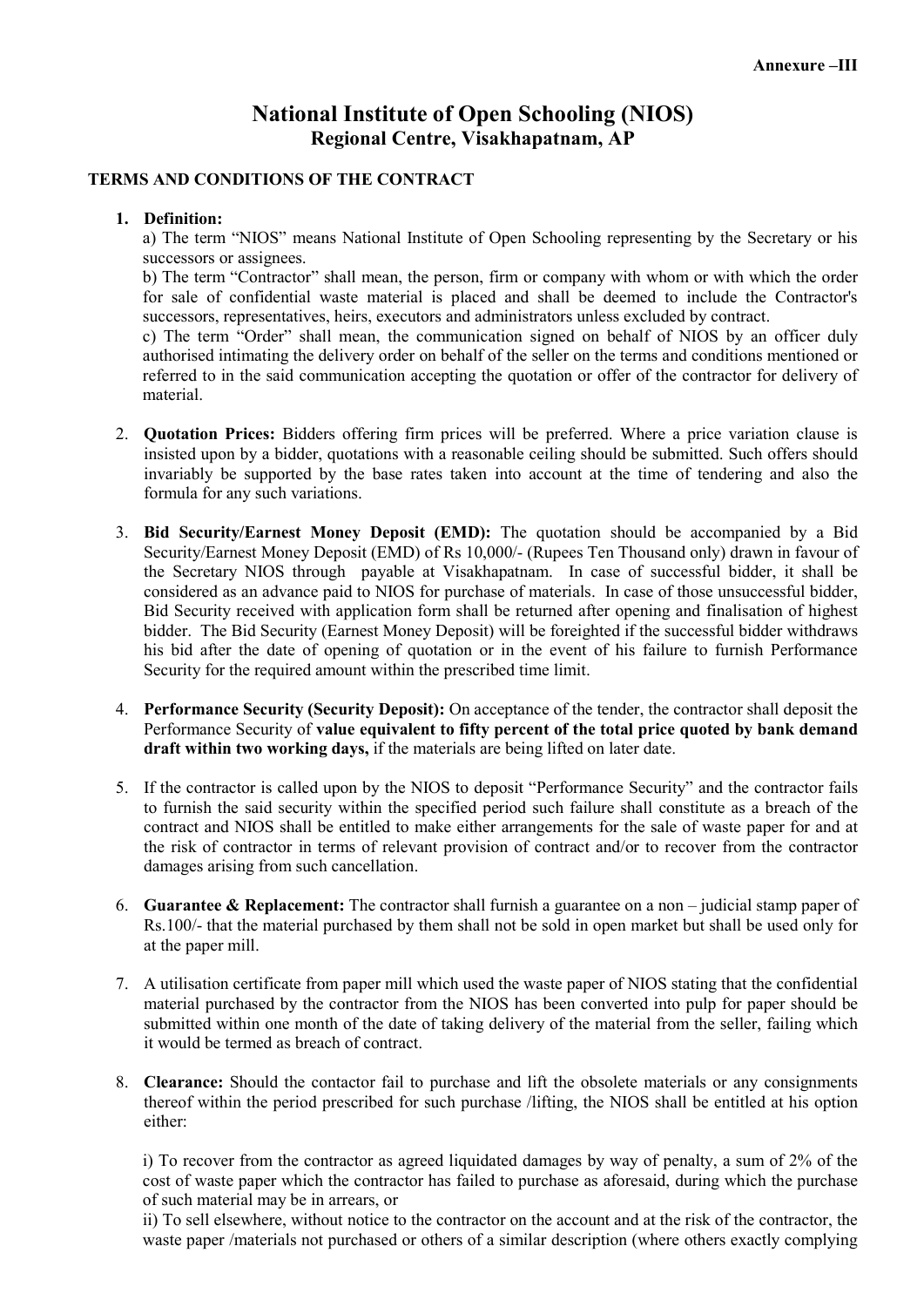with the particulars are not, in the option of NIOS readily disposable, such option being final) without cancelling the contract in respect of the consignment(s) not yet due for clearance, or iii) To cancel the contract or a portion thereof ,and, if so desired to sell or authorise the sale of waste paper /materials not so taken or others of similar description (where others exactly complying with particulars are not in the opinion of NIOS readily disposable, such option being final at the risk and cost of the contractor.

- 9. In the event of action being taken under sub-clause (ii) & (iii) of clause 8 above, the contractor shall be liable, in which NIOS may sustain on that account, to resale than such agreement is made within one month from the date of such failure. But the contractor shall not be entitled to any gain on such resale made against default. The manner and method of such resale shall be at the discretion of NIOS, whose decision should be final. It shall not be necessary for NIOS to serve a notice of such resale on the defaulting contractor. This right shall be without prejudice, to the right of NIOS to recover damages for breach of contractor.
- 10. Extension of time: As soon as it is apparent that contract date cannot be adhered to, an application shall be sent in writing by the contractor to NIOS. If failure on the part of the contractor to lift the obsolete materials in proper time shall have arisen from any clause which NIOS may consider to be justified by circumstances of the case without prejudice, to the right of NIOS to recover damages for breach of contractor.
- 11. Payment: The contractor shall have to deposit in advance an estimated amount as NIOS may decide before lifting the lot of obsolete materials. The final payment as per weight determined at Dharam Kanta and at rates approved by NIOS shall be paid to NIOS by the contractor before taking the final delivery of the relevant lot of obsolete materials.
- 12. Recovery of Sums Due: Whenever any claim for the payment of, whether liquidated or not money arises out of or under this contract against the contractor, NIOS shall be entitled to recover such sum by appropriating, in part of whole, the security deposited by the contractor, if a security is taken against the contract. In the event of the security being insufficient or if no security has been taken from the contractor, then the balance of the total sum recoverable ,as the case may be shall be deducted from any sum then due of which at any time; thereafter may become due to the contractor under this or any other contract with NIOS. Should this sum be not sufficient to cover the full amount recoverable, the contractor shall pay to NIOS on demand the remaining balance due. If NIOS has or makes any claim, whether liquidated or not, against the contractor under any other contract with NIOS, the payment of all money payable under the contract to the contractor including the security deposit shall be withheld till such claims of NIOS are finally adjudicated upon and paid by the contractor.
- 13. Indemnity: The contractor shall warrant and be deemed to have warranted that all waste paper under this contract are free from any claim of infringement of any right and shall at all times indemnify the seller against all claims which may be made in respect of the waste paper for infringement of any right protected by paper.
- 14. Arbitration: In the event of any question, dispute or difference arising under these conditions or any conditions contained in the sale order or in connection with this contract,(except as to any matters the decision of which is specially provided for by these conditions) the same shall be referred to the sole arbitration of the Secretary, NIOS or to some other person nominated by him. There will be no objection that the arbitrator is an NIOS servent that he had to deal with matter to which the contract relates or that in the course of his duties as an NIOS servant he has expressed views on all or any of the matters in dispute or difference. The award of the arbitrator shall be final and binding on the parties of this contract.

#### 15. In the term of this contract:

a) If the arbitrator be the NIOS Officer: (i) in the event of his being transferred or vacating his office by resignation or otherwise, it shall be lawful for his successor in office either to proceed with the reference himself, or to appoint another person as arbitrator, or (ii) in the event of his being unwilling or unable to act for any reason, it shall be lawful for the Secretary, NIOS to appoint another person as arbitrator; or b) If the arbitrator be a person appointed by the Secretary, NIOS.